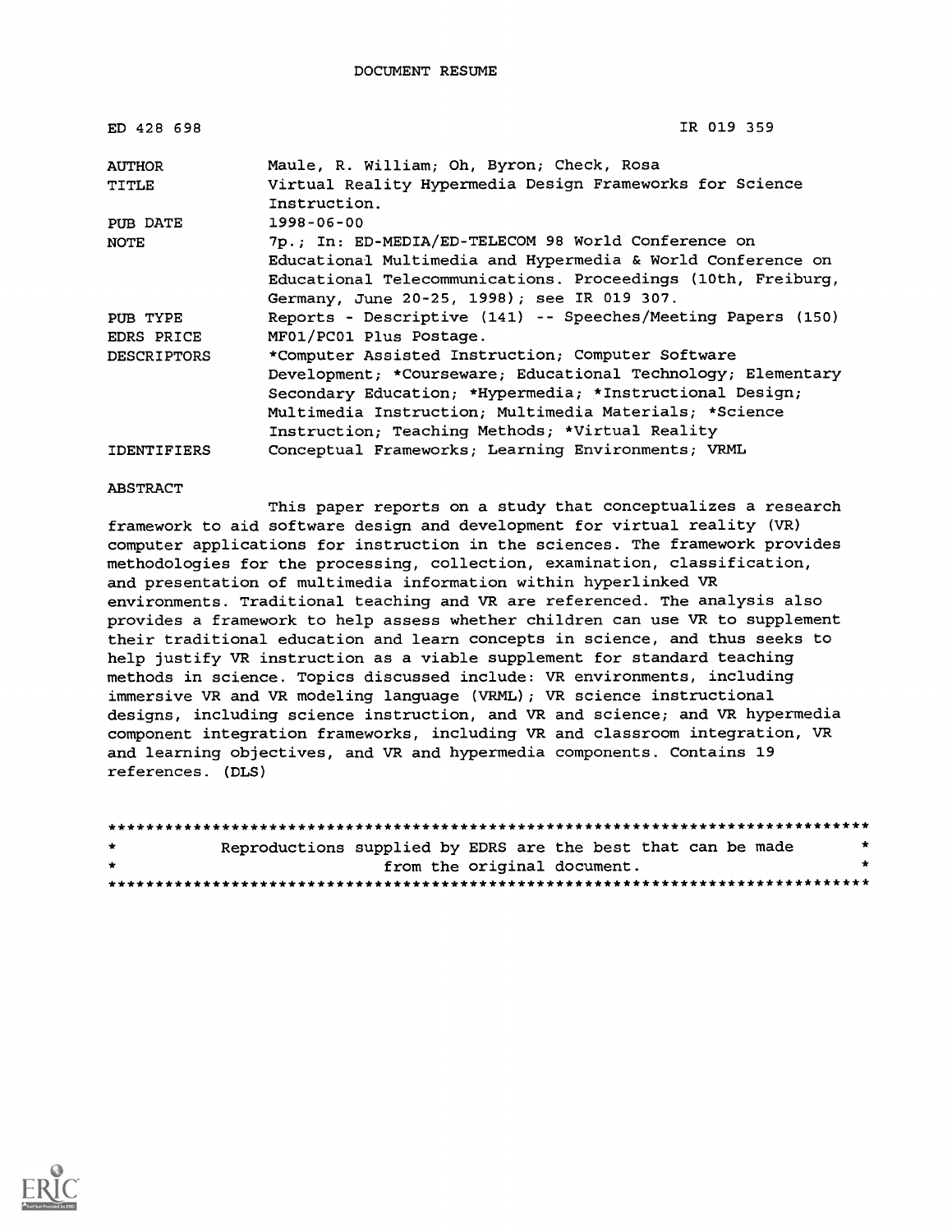"PERMISSION TO REPRODUCE THIS MATERIAL HAS BEEN GRANTED BY

G.H. Marks

TO THE EDUCATIONAL RESOURCES INFORMATION CENTER (ERIC)."

U.S. DEPARTMENT OF EDUCATION Office of Educational Research and Improvement EDUCATIONAL RESOURCES INFORMATION CENTER (ERIC) O This document has been reproduced as received from the person or organization originating it.

# Virtual Reality Hypermedia Design Frameworks for Science Instruction

Points of view or opinions stated in this document do not necessarily represent official OERI position or policy.

O Minor changes have been made to improve reproduction quality.

Dr. R. William Maule University of San Francisco, San Francisco, CA 94117, Tel: (415) 422-2130, E-mail: maule@usfca.edu

> Mr. Byron Oh Neurologic, Tracy, CA 95376, Tel: (209) 835-0310

> > Ms. Rosa Check

Jean Parker School, San Francisco, CA 94014, Tel: (650) 756-1710

Abstract: This paper develops a framework to categorize virtual reality applications in science education. Examined are the implications of VR in science instruction, components to integrate VR into hypermedia presentations, and considerations when utilizing VR in classroom settings. The framework explores methodologies for the processing, collection, examination, classification and presentation of multimedia information within hyperlinked virtual reality environments. The analysis is intended to help assess whether children can use VR to supplement their traditional education and learn concepts in science.

# 1. Introduction

This study conceptualizes a research framework to aid software design and development for virtual reality computer applications for instruction in the sciences. The framework will provide methodologies for the processing, collection, examination, classification and presentation of multimedia information within hyperlinked virtual reality environments. Referenced are traditional teaching and virtual reality instruction. The analysis will also provide a framework to help assess whether children can use VR to supplement their traditional education and learn concepts in science. The framework will thereby help justify VR instruction is a viable supplement for standard teaching methods in science.

# 2. Virtual Reality Environments

Virtual Reality (VR) is a new way to use computers. It offers the possibil ity of becoming immersed in, and interacting with, a computer-based environment that engages visual, auditory, and tactile perceptions. It features a "high-end interface" that involves real time simulations and interactions through multiple sensory channels [Mikropoulis 1996]. Virtual reality is currently in the very early stages of development, but has the potential to be a highly effective method for training people who learn and remember best by doing. The two most popular environments are immersive VR and VRML.

#### 2.1 Immersive Virtual Reality

Virtual Reality is currently used to describe an extensive gamut of technologies. Within the genre are semantic and technical breakdowns--including virtual reality, artificial reality, and cyberspace [Helsel 1992]. Herein, we will specifically focus on the technology of virtual reality and its commonly associated characteristics. From a technological standpoint, virtual reality may be defined as a form of human-computer interface characterized by an environmental simulation controlled in part by the user [Springer 19911. Virtual reality typically features hardware and software that furnish a sense of: (a) inclusion or immersion, (b) navigation, and (c) manipulation [Mikropoulis 1996]. In a comprehensive implementation, a virtual reality

 $9359$ 

*BEST COPY AVAILABLE*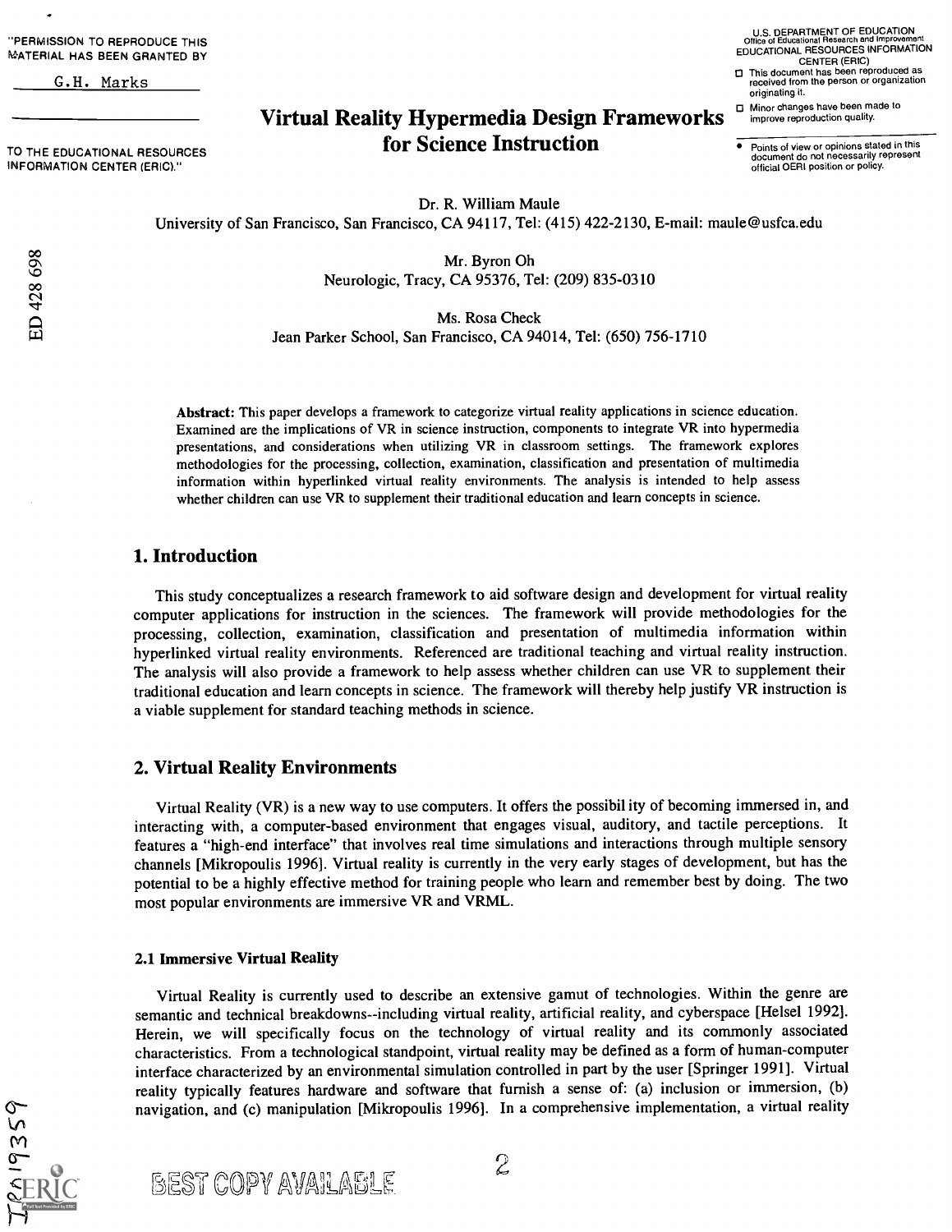configuration consists of a head-mounted display, a data-glove, and a tracking device. The viewer wears the head-mounted display that contains sensors to track the position of three-dimensional coordinates of the head as it moves. The data-glove provides hands-on interaction within the virtual world by registering finger and hand gestures using fiber-optic cables that act as sensors to detect the flexing of fingers. Electromagnetic sensors then report the positions of the goggles and glove. The computer calculates what the artificial world looks like from those angles, draws it in 3-D, and shows it on the LCD screens mounted in the headset in front of the user's eyes.

#### 2.2 Virtual Reality Modeling Language (VRML)

Simpler VR implementations mimic the immersion effect and VR hardware to enable user navigation through a 3D world simulated on a 2D computer screen. Navigational and interactive capabilities are essentially the same, albeit the sense of immersion is partial. Still, for instructional applications the designs and objectives are essentially the same. Limited immersion VR is currently being popularized in nonimmersive arcade-style computer games, and in advances with the VRML computer language for creating VR on the World Wide Web. Technically, VRML is a universal description language designed to support 3 dimensional environments on the WWW-complete with multi-participant interaction, and real-time user defined simulation [Ames, Nadeau & Moreland 1996]. As such, it provides a WWW-based VR user-interface to online media. VRML is used to create virtual reality environments (worlds), which are networked through the Internet, and reside as an application or functionality atop the WWW. These environments are fully compatible with the hypermedia linkages characteristic of Web interactions. VRML specifies all aspects of virtual world display, interaction and internetworking.

The technology consists of a language specification and a software browser—which is generally integrated into other Web browsers to form a comprehensive utility. In perspective, HTML describes documents and their layout in two-dimensional space, while VRML describes three-dimensional environments and their interactive capabilities [Maule 1997]. The specification provides for worlds with multiple levels of detail, dependent on the chosen rendering resolution of the user, and the display capabilities of the browser. As a graphics composition language, it enables a structured display to be composed on the screen from a number of items, each of which may be local or remote. Elements may be identified by their network, local, or URL addresses. If properly cached, operations are quite rapid since screen refreshes only invoke a reissuance of the specifications—which the machine would draw using its internal capabilities (as opposed to downloading images). [Note that this is similar to Postscript wherein a description language alleviates the need for the loading of bitmaps, with the output devices than able to process and represent the data to the ability of that particular system.]

VRML 1.0 adopted the Open Inventor file format from Silicon Graphics (SGI) for its ability to support complete descriptions of 3D scenes with polygonal rendered objects, lighting, materials, ambient properties, and realism effects. Extensions to support networking were added and became the basis for VRML. The VRML file format was then released into the public domain. As such, VRML is not an extension to HTML, but is compatible with HTML, and in typical applications both HTML and VRML will exist. Generally, VRML requires more finely tuned network optimizations than HTML, is composed of many more inline objects, and involves many more servers than typical HTML documents. The VRML 1.0 specification enables the creation of virtual worlds with interactive behavior via objects with hyperlinks to other worlds, HTML documents, or other valid MIME types. When the user selects an object with a hyperlink, the appropriate MIME viewer or display routine is launched. Similarly, when the user selects a link to a VRML document from within a correctly configured WWW browser, a VRML viewer is launched or routine activated. Thus, VRML viewers are designed to be integrated into standard WWW browsing as a means for navigating and visualizing the Web. Evolving versions of VRML, and compatible software developed by independent programmers, support animation, motion physics, and real-time multiuser interaction.

The Moving Worlds standard, developed by Silicon Graphics, with important contributions from Sony Research and Mitra, became the VRML 2.0 specification in March of 1996. Moving Worlds is an event- or message-passing system dependent on a scripting language, such as Java or JavaScript. Because Moving Worlds is simply a file format, other languages can also be used. It uses a platform-neutral open architecture and file format to support the 3D animation, behaviors, and interactivity. VRML 2.0 also accommodates

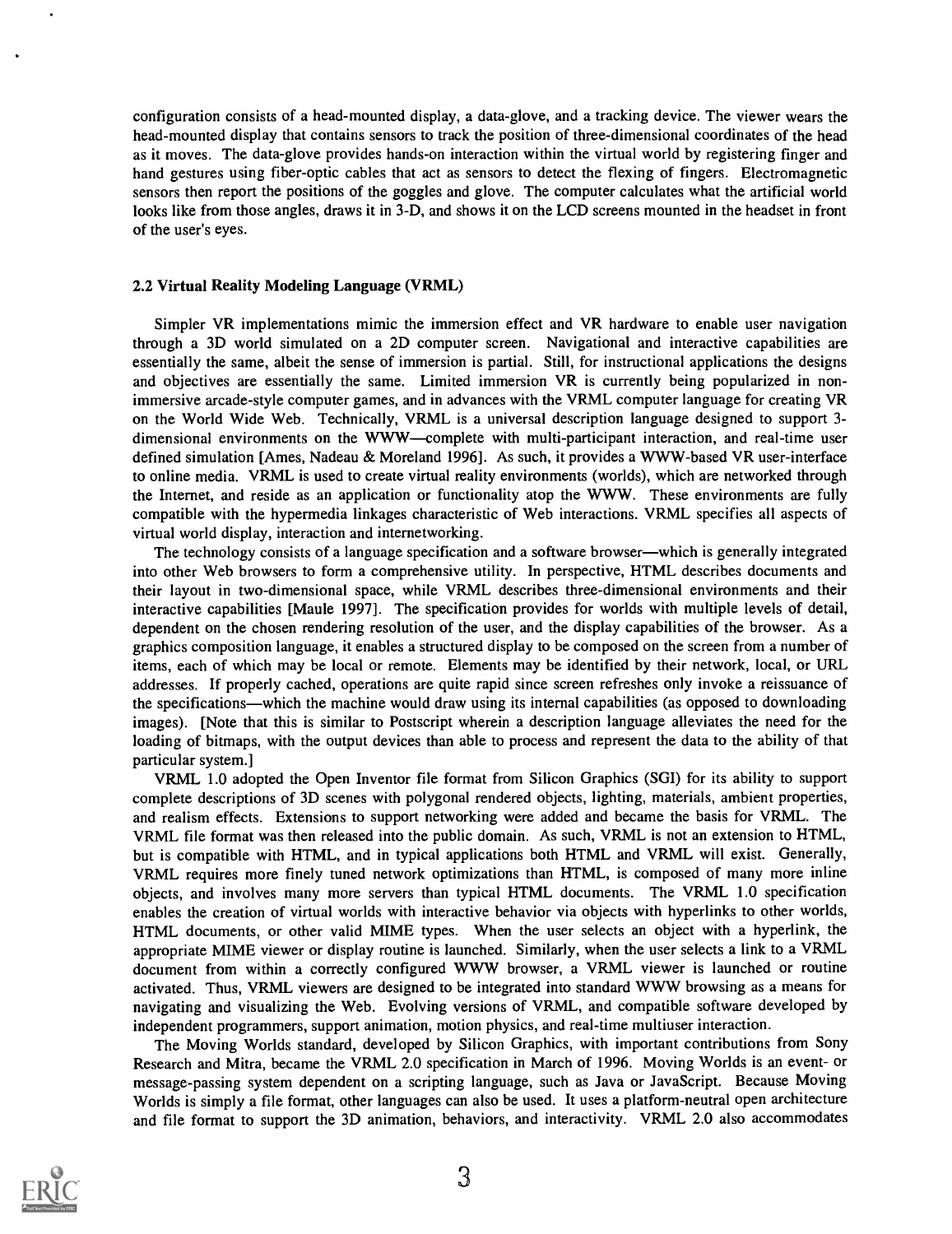dynamic object behaviors, multiuser interaction, and multimedia components such as animation, sound, and streaming video. In operation, VRML 2.0 navigation within the virtual spaces is through a mouse, trackball and/or joystick. Control keys can be used to provide more advanced navigation. When encountering an interactive object the cursor changes to a hand symbol to provide the user with the capability to grab the object. Joysticks provide additional tilt and turn controls. A Seek Tool is to enable quick and easy movement toward a selected target. Of course, the display and interactive capabilities depend on the hardware and software components available to the user. The better the equipment, the better the graphics and interactivity.

# 3. VR Science Instructional Designs

Science has been defined as a way of "knowing"—a derivative of the Latin scientia, meaning "to know, or having knowledge." One acquires knowledge through various intellectual activities concerned with the physical world and its phenomenon." Even more essential than knowing about the physical world is the curiosity, the urge to discover, and the need to know that motivates students to pursue knowledge and seek truth. Science education is thereby discovery learning, the teaching of meta-reasoning, with emphasis on the intuitive perspective. Selected topics generally reflect fundamental problems, and fundamental concepts in biology, physics, chemistry and earth science. VR may ultimately be the most natural artificial interface to discovery learning.

#### 3.1 Science Instruction

Many nations are at a crisis stage in science education. Students are graduating from high school with limited knowledge in science, and little understanding of the application of science in the real world. In the U.S., the science abilities of elementary and secondary students has been declining for several decades [ETS 1988]. Internationally, in a survey of 17 countries, the United States was ranked near the bottom in achievement in science and math [IAEEA 19881. Many believe this inexperience with science may have negative impacts on society. Nations are either directly or indirectly impacted by the astuteness of their citizens in science. Modern societies demand technically literate, informed, involved and proactive citizens. Organizations are dependent on workers for their ability to understand scientific concepts. Without an educated public, politicians and voters will make their decisions based on ignorance, or an unhealthy reliance on others to make their decisions for them. In the U.S., the National Commission on Excellence in Education argues that a scientifically literate public is essential for the United States to remain economically competitive in the world market [NCEE 1984].

A major problem faced in science education results from the way science is taught through rote learning and memorization. In many instructional settings, students acquire only "facts" rather than "tools" for problem solving. They do not experience the kinds of problems that make information relevant and useful, so they do not understand the value of this information [Bransford, Sherwood, Hasselbring, Kinzer & Williams 1990]. Thus, many students consider that science is boring, irrelevant, or a fragmented collection of knowledge. VR technology may help.

#### 3.2 VR and Science

Educators are slowly becoming exposed to the theories and ideas of constructivist philosophy, which emphasizes building children's own categories of thought about the world and encouraging students to construct their own knowledge. "Virtual worlds" are constructive environments in which participants can create, manipulate and edit any form of digital information. Objects, processes and programmed inhabitants of the "virtual worlds" are elements for active problem solving. Thus, virtual reality programming can be used to facilitate an awareness of problems and encourage the personal seeking of solutions. Students can develop important science-process skills rather than just rote learning. Virtual reality curricula may engage students experientially in scientific investigation and application. Students may participate in responsive

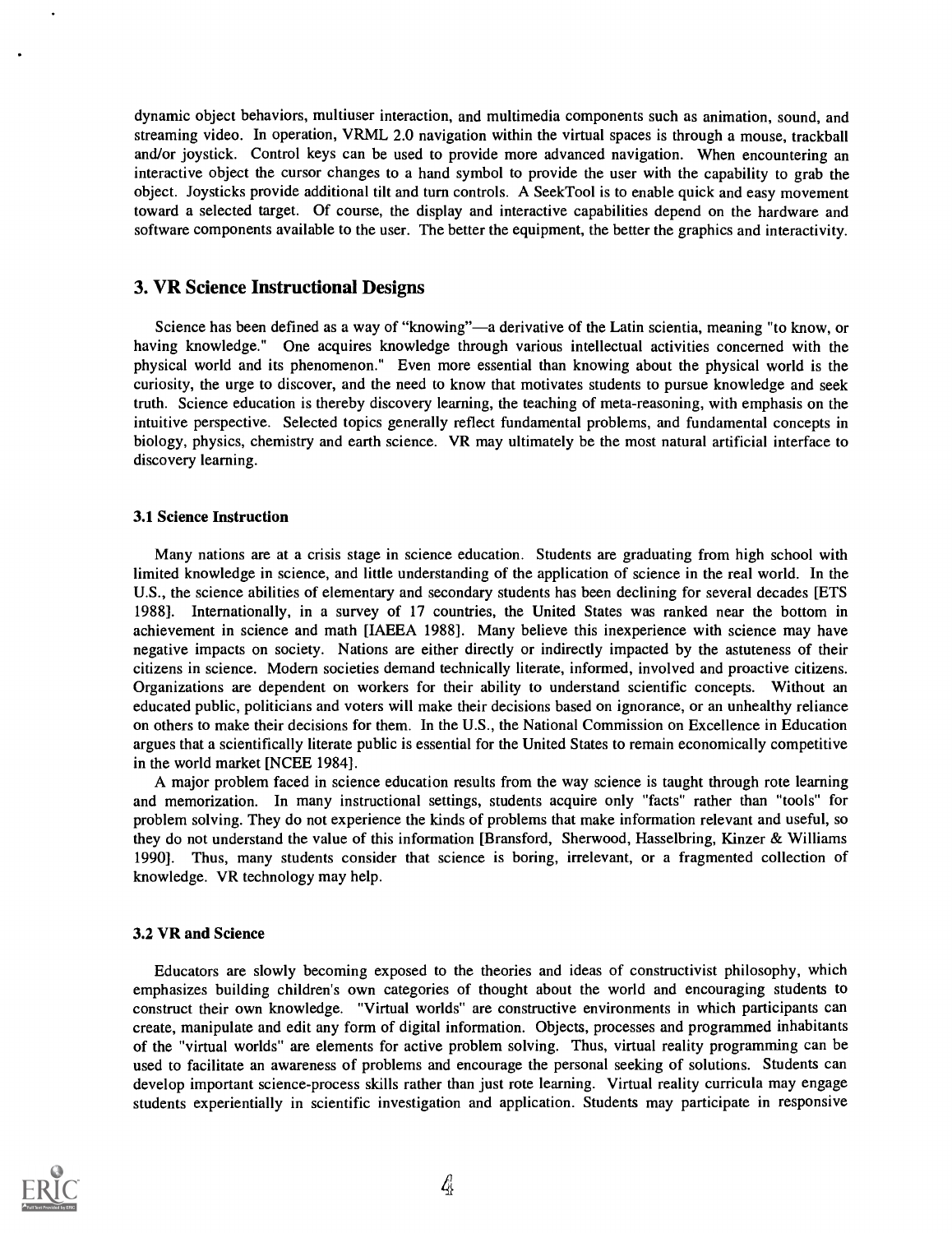environments in which they become engaged in full body-mind kinesthetic learning. Studies have shown that students and users are able to benefit when given the capability to shape their personal learning environments [Maule 1991]. Ideally, such learning may combine cognitive, affective, and psychomotor skills as students pursue their own learning strategies [Walser 1990].

Investigations into the potential of virtual reality to enhance children's learning of science may have farreaching consequences. VR instructional designs can provide structures to help ascertain whether or not critical multimedia variables in virtual reality programming are effective in the learning and teaching of specific science concepts. Through this testing and analysis, important information design variables appropriate for virtual reality programming may be documented. Collectively, these variables, consisting of information designs, systems and processes, will provide critical insight into the potential for multimedia virtual reality programming to improve children's achievement, interest and motivation in science.

## 4.0 VR Hypermedia Component Integration Frameworks

There is certainly no substitute for actually performing scientific experiments in real world and laboratory settings. Of course, the time, money, technology and expertise for real world science is rarely available, especially at an elementary school level. Students generally experience textbook explanations and examples. The increasing availability of computers and the Internet in elementary school classrooms means that VR and VRML resources may be a viable supplement to traditional textbook instruction. They may experience science more safely, in less time, and with less expense than field or laboratory work.

#### 4.1 VR and Classroom Integration

Virtual reality systems will provide a less formal experience than a true laboratory or field trip, but they may be equally fun, and certainly more "realistic" than mere pictures in a textbook when considering the wealth of experiences that may be generated. As learners begin to work, study and communicate in virtual environments, whether singularly or collectively (through computer networks), they learn not only the subject matter, but new ways of thinking and structuring information [Maule 1992, 1993]. The customization and interactivity may permit users to shape their interpersonal and collaborative electronic experiences. Standalone and networked virtual reality technologies thereby offer the potential to not only change the way students learn, but also the way teachers teach and interact with technology [Wolsey 1996].

# 4.2 VR and Learning Objectives

In the past, the costs of virtual reality technology limited use to specialized fields of research and study such as those found in higher education and corporate and military training. Today, VR technology is finding its place in public elementary schools. The learning objectives of VR are becoming adopted by school systems and standardized [Pantelidis 1996]. In one of the first research studies on K-12 virtual reality applications, Sherman and Judkins [Sherman & Judkins 1992] studied virtual reality in educational curricula for five groups of children, aged 9 to 15. The children were able to design and create virtual worlds of their own. Although technical assistance came from the HITLab at the University of Washington, initial predications actually underestimated the children's ability to understand and assimilate the virtual reality technology. Children worked cooperatively and collaboratively. Moreover, they were highly motivated. Children completed the project, plus, they learned programming, networking and design. The technology had a short learning curve, and children could easily retrace their steps. This was a very successful educational program for both teachers and students.

#### 4.3 VR and Hypermedia Components

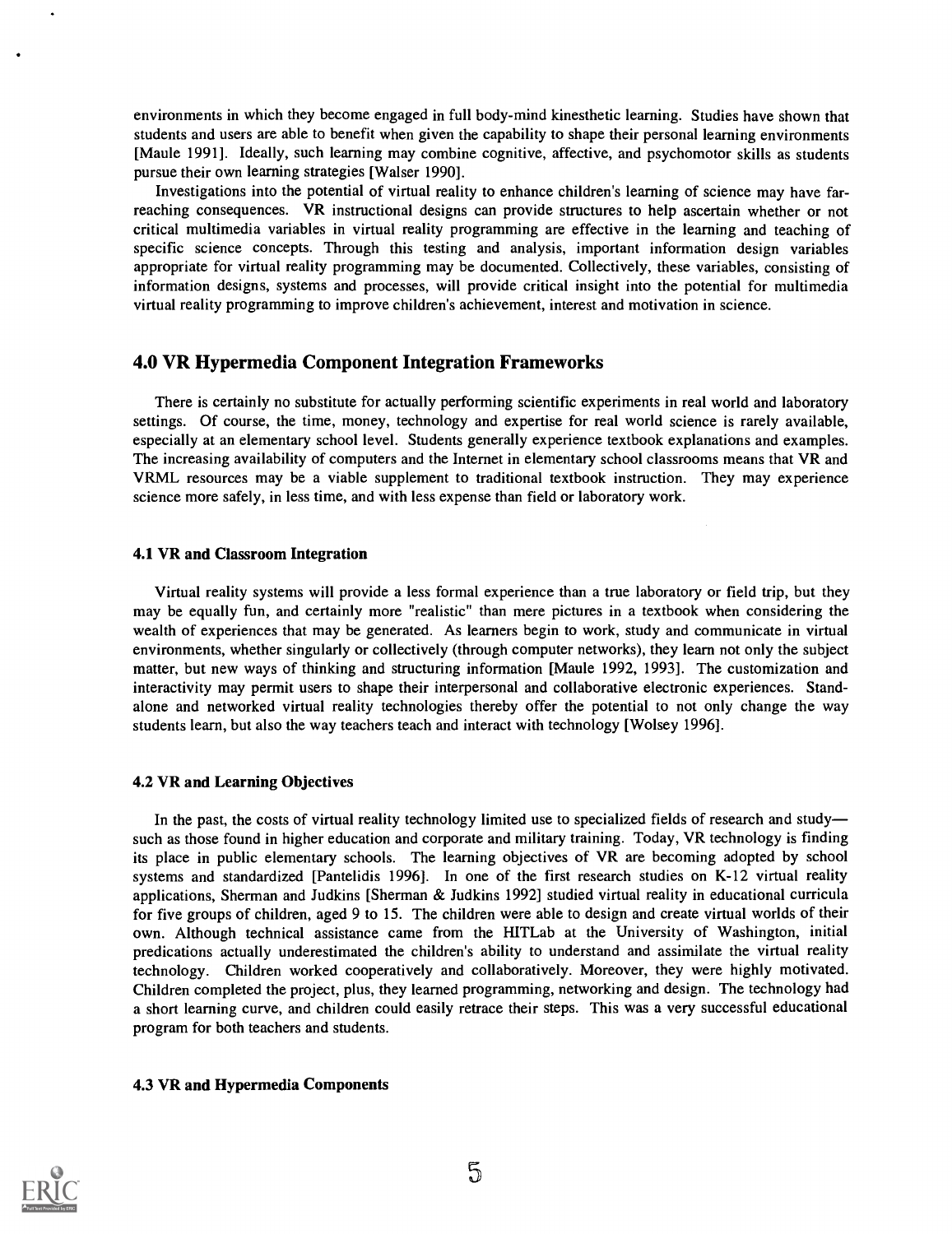Studies have not fully researched information designs for virtual interaction, nor the interplay among highly complex media variables. Studies of media interactivity within programmed environments have generally isolated and tested simple, controllable variables [Maule 1991]. Virtual reality presents highly complex interactions. While complex authoring environments have been tested for their impact on learning and perception [Maule, Gregg & Petry 1991], the impact of complex multimedia within virtual environments, and issues stemming from information designs for complex multimedia learning systems, have not been adequately addressed [Maule 1994]. Frameworks are needed to structure variables to help determine the overall effectiveness of the virtual reality instructional experiences.

Previous studies have drawn insight from working applications of VR in education [Pantelidis 1994]. From the integration of traditional instructional objectives, and VR capabilities, primary content design initiatives may be drawn to address the integration of the media components—including the graphic, video, audio, and animation elements, and the linkages between the media. Linkages, and the arrangement of media, then become the design framework for the instructional objectives. For purposes of analysis, the following schema has been developed to represent primary media and instructional design variables for science instruction in hyperlinked virtual reality:

- o VR Collection Variables: psychomotor skills(explore, navigate, look, manipulate)
- o VR Examination Variables: cognitive skills (assess, determine, calculate)
- o VR Classification Variables: spatial skills (arrange, sort, structure, inference)
- o VR Processing Variables: affective skills (interact, feel, associate, participate)
- o VR Presentation Variables: interactive skills (links, relationships, associations)

The VR evaluation variables would then determine the degree to which the above schema accurately convey the needed information and deliver the appropriate learning experience. Secondary assessment would address the effectiveness of pertinent information design and multimedia interaction variables. The virtual reality programs may use hypermedia branching to customize and target both advanced and disadvantaged students. For example, it may be relatively easy to develop applications for above average students because they may have an easier time comprehending the subject matter. It is more difficult to develop a program for the average learner or uninitiated learner who may have difficulty concentrating. Multiple testing formats may determine if motivation has increased for each level of interaction, for each individual student, and for each class of student. Knowledge retention may be tested cumulatively with each interaction.

# 5. Conclusions

In anticipation of the widespread availability of virtual reality technology, frameworks are needed to help structure VR and hypermedia designs to enhance the experience of children learning science. Secondary issues would involve the effectiveness of the virtual reality teaching process, supporting VR information design issues, and the interactions of complex media variables which may not be available in traditional teaching. Hopefully, VR instructional designs will demonstrate that the knowledge acquired from interactive, virtual reality experiences will enable children to retain knowledge and appreciate the importance of science. This will occur as children "live" the experience. Moreover, different levels of learning may be programmed into the environments. Further frameworks can be developed to help structure the branching necessary to provide different levels of science to different levels of students.

## 6. References

[Ames, Nadeau and Moreland 1996]. Ames, A., Nadeau, D., & Moreland, J. (1996). The VRML Sourcebook. New York: John Wiley & Sons.

[Bransford, Sherwood, Hasselbring, Kinzer and Williams 1990]. Bransford, J., Sherwood, R., Hasselbring, T., Kinzer, C., & Williams, S. (1990). Anchored instruction: Why we need it and how technology can help. (In D. Nix, and R. Spiro, eds.), Cognition, Education and Multimedia: Exploring Ideas in High Technology. Hillsdale, NJ: Lawrence Erlbaum Associates.

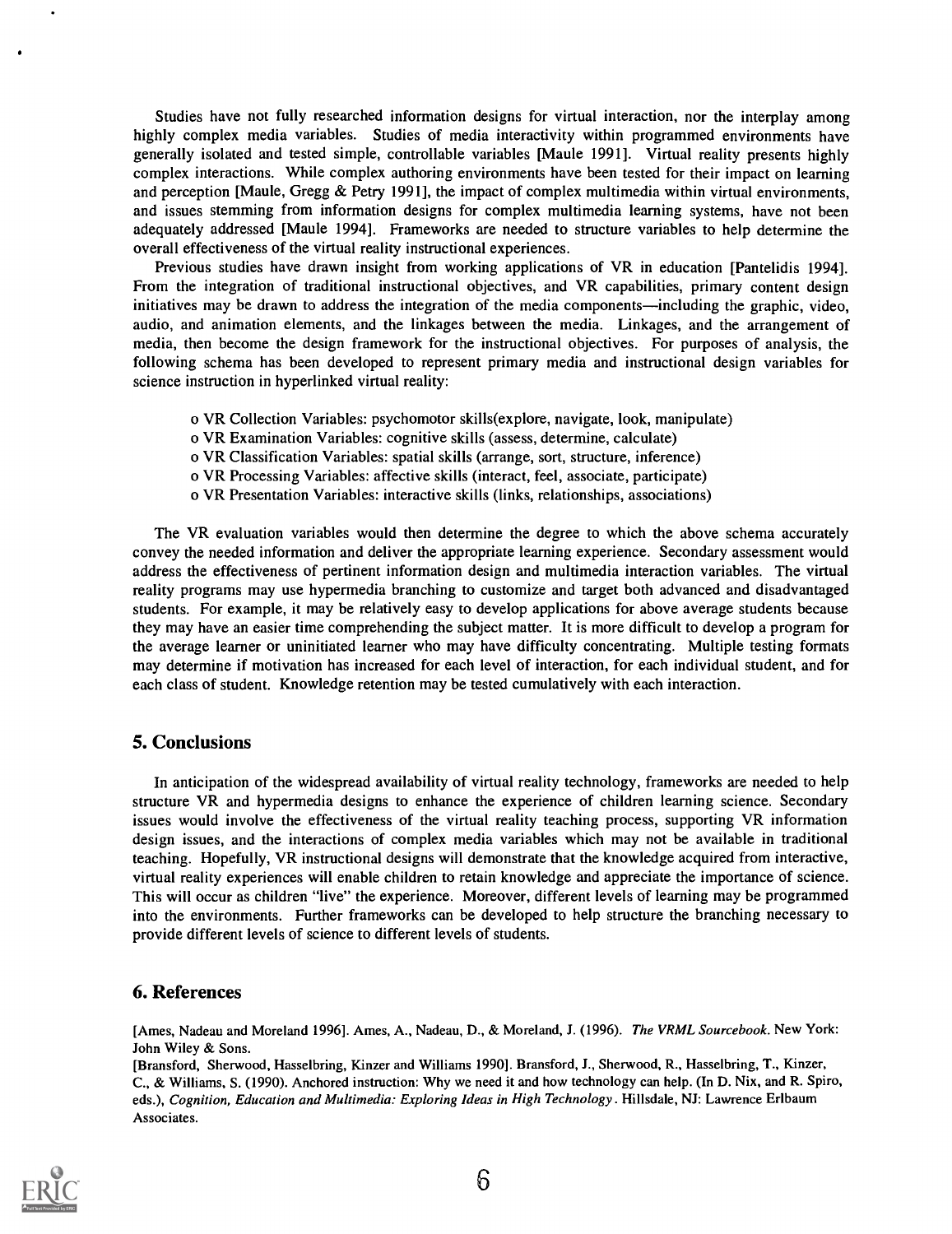[ETS 1988]. ETS. (1988). Nation Assessment of Educational Progress: The Science report Card . New York: Educational Testing Service.

[Helsel 1992]. Helsel, S. (1992). Virtual reality and education. Educational Technology, 32 (5), 38-42.

[IAEEA 1988]. IAEEA. (1988). Science Achievement in 17 countries. New York: International Association for Evaluation of Educational Achievement.

[Maule 1991]. Maule, R. (1991). A review of hypermedia research. Journal of Hypermedia and Multimedia Studies, 1 (2), 15-17.

[Maule 1992]. Maule, R. (1992). Online multimedia for education . Journal of Educational Multimedia and Hypermedia, 1 (2), 169-177.

[Maule 1993]. Maule, R. (1993). The network classroom. Interpersonal Computing and Technology, 1 (1), 1-15. [Maule 1994]. Maule, R. (1994). New communication systems and processes for technological leadership and societal change. Proceedings of the I Ith International Conference on Technology and Education , March 27-30, London, England.

[Maule 1997]. Maule, R. (1997). Information Networks and Services. San Francisco, CA: Information Associates Press. [Maule, Gregg and Petry 1991]. Maule, R. Gregg, A., & Petry, J. (1991). An analysis of IBM's hypermedia authoring platforms. Journal of Hypermedia and Multimedia Studies, 2 (1), 18-21.

[Mikropoulis 1996]. Mikropoulis, T. (1996). Virtual geography. VR in the Schools, 2 (2), [URL: http://eastnet.educ.ecu.edu/vr/vrel.htm].

[NCEE 1984]. NCEE. (1984). A Nation at Risk. Washington, DC: National Commission on Excellence in Education. [Pantelidis 1994]. Pantelidis, V. (1994). Reasons to Use Virtual Reality in Education. Greenville, NC: East Carolina University, Virtual Reality and Education Laboratory.

[Pantelidis 1996]. Pantelidis, V. (1996). North Carolina competency-based curriculum objectives and virtual reality: Communication skills, science, and social science. VR in the Schools, 2 (2), [URL:

http://eastnet.educ.ecu.edu/vr/vrel.htm].

[Sherman and Judkins 1992]. Sherman, B., & Judkins, P. (1992). Glimpses of Heaven and Hell: Virtual Reality and Its Implications. New York: Kent.

[Springer 1991]. Springer, M. (1991). Informating with virtual reality. (In S.K. Helsel & J. P. Ruth, eds.), Virtual Reality: Theory, Practice, and Promise. Westport, CT: Meckler.

[Walser 1990]. Walser, F. (1990). Virtual Reality: Theory, Practice, and Promise. New York: Meckler Press. [Wolsey 1996]. Wolsey, M. (1996). Technological diagnostic learning centers. VR in the Schools, 2 (2), [URL: http://eastnet.educ.ecu.edu/vr/vrel.htm].